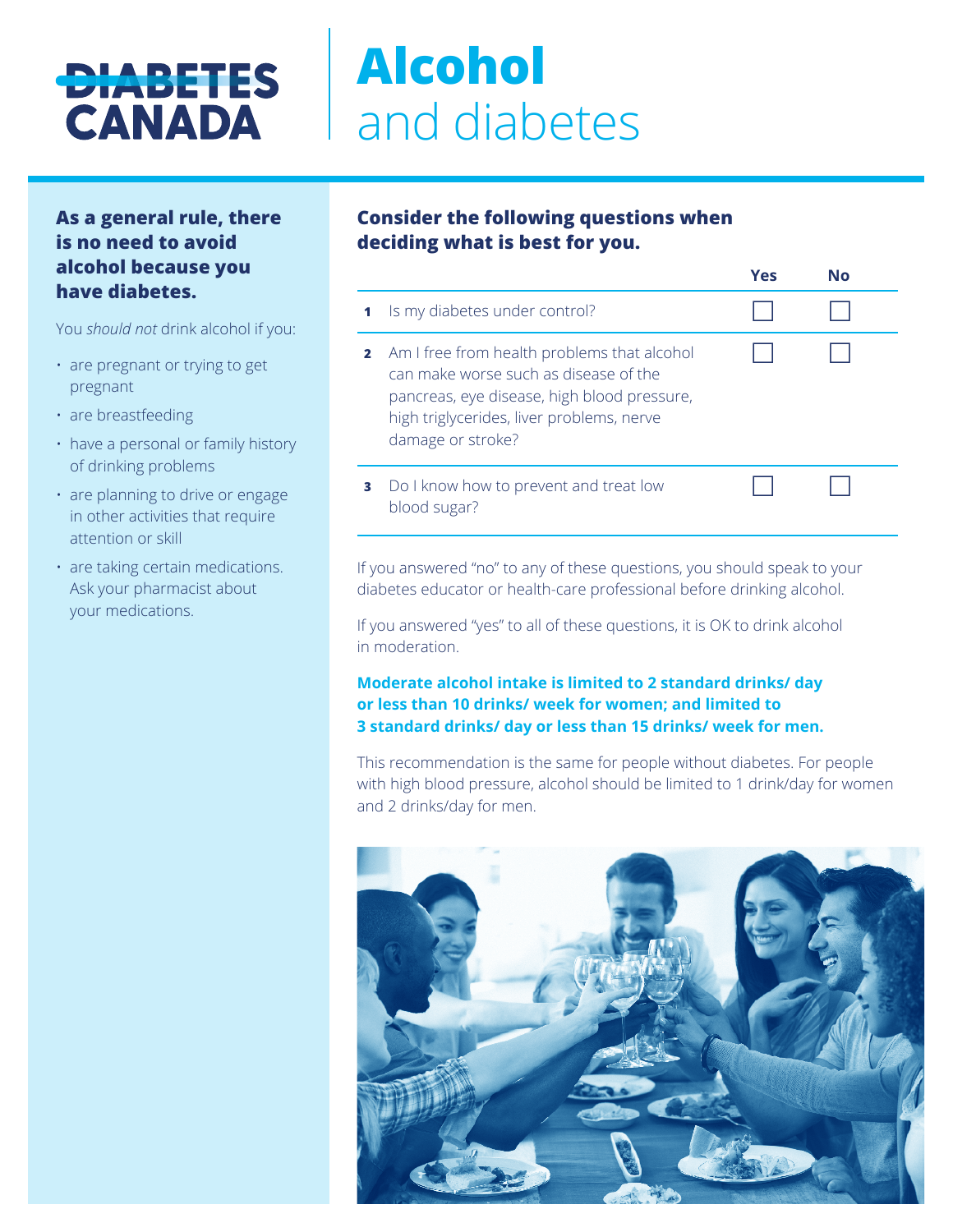## **What is a "standard drink"?**

## **1 standard drink (10 g of alcohol):**



#### **Beer** 341 mL (12 fl.oz) of regular strength beer (5% alcohol)



**Spirits**  43 mL (1.5 fl.oz) of spirits (40% alcohol)



**Wine**  142 mL (5 fl.oz) of wine (12% alcohol)

Note: If you are carbohydrate counting, do not take insulin for the carbohydrate content of alcoholic drinks.

## **Health risks of alcohol use**

You may have heard that alcohol has certain health benefits. However, any pattern of drinking can be harmful. Proven ways of improving your health include: healthy eating, being active, and being a non-smoker.

## **The Diabetes Canada Clinical Practice Guidelines recommend that:**

- People with type 1 diabetes should be aware that moderate consumption of alcohol with, or 2 to 3 hours after, an evening meal may result in delayed low blood sugar (hypoglycemia) the next morning after breakfast, or up to 24 hours after alcohol consumption. This also applies to people with type 2 diabetes who are using insulin or insulin secretagogues.
- Alcohol should be limited to 2 standard drinks/ day or less than 10 drinks/ week for women, and limited to 3 standard drinks/ day or less than 15 drinks/ week for men.
- People with diabetes should discuss alcohol use with their diabetes health-care team.

## **Risks for people with diabetes Alcohol can:**

#### • affect judgement

- provide empty calories that might lead to weight gain if taken in excess
- increase blood pressure and triglycerides
- cause damage to liver and nerves including brain and sexual organs
- contribute to inflammation of the pancreas
- dehydrate the body which is very dangerous in someone with high blood sugar
- worsen eye disease

#### **For young people in particular, alcohol use:**

- can lead to addiction
- is associated with a dramatic increase in injuries and death

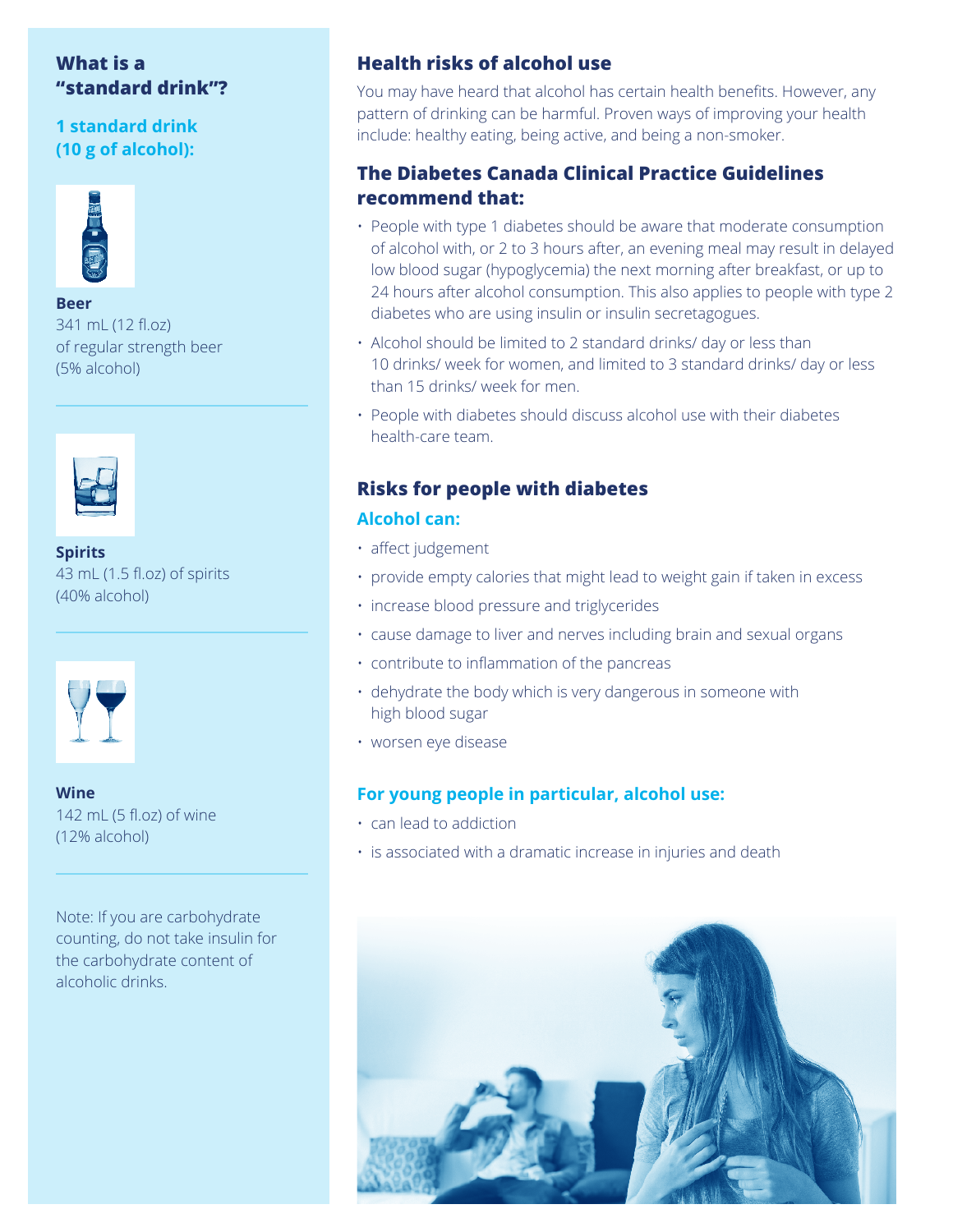## **For those on insulin or some diabetes medications**

Drinking alcohol can increase your risk of having low blood sugar. To reduce this risk, take the following steps:

## **BEFORE drinking alcohol**

Eat regular meals, take your medication(s), and check your blood sugar levels frequently (keep your blood glucose meter with you).

- Always have a treatment for low blood sugar with you (such as 3 glucose tablets or 150 mL regular pop or 6 Life Savers®).
- Wherever you are, make sure someone with you knows your signs and symptoms of low blood sugar and how to treat it so they can help you.
- Be aware that glucagon, a treatment for low blood sugar, will not work while alcohol is in the body. Because of this, make sure that someone knows to call an ambulance if you pass out.
- Wear diabetes identification such as a MedicAlert® bracelet.

## **WHILE drinking alcohol**

• Eat carbohydrate-rich foods when drinking alcohol. Some ideas:



- Always pour your own drinks. Use less alcohol and stretch your drinks with sugar-free mixes.
- Drink slowly. Make your second drink without alcohol.

## **AFTER drinking alcohol**

• Tell a responsible person that you have been drinking. They should look for low blood sugar symptoms.

- Eat a carbohydrate snack if your blood sugar is lower than usual.
- Set an alarm or have a responsible person wake you up through the night and early morning – a delayed low blood sugar can occur **anytime up to 24 hours**  after drinking alcohol.
- You need to get up on time the next day for any food, medication or insulin you normally take. Missed medication or insulin can lead to high blood sugar, ketones and diabetic ketoacidosis (DKA).